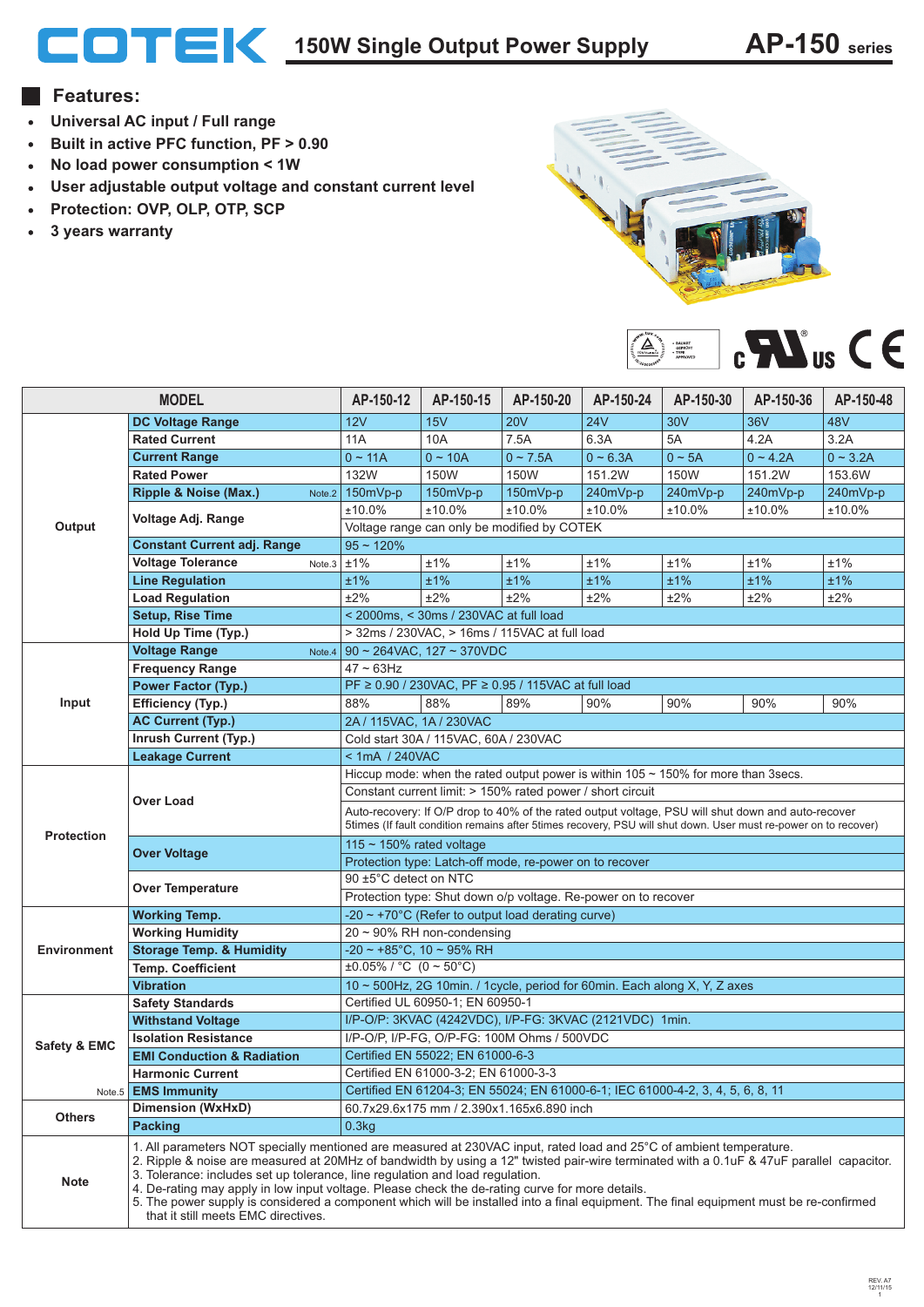## **Mechanical Specification:**

#### **MODEL: AP150-x**

AC Input Connector (CN1): JST B5P-VH or equivalent

| Pin. No. | Assignment   |      |  |
|----------|--------------|------|--|
| 5        | Ground/Earth | FG   |  |
|          | N.C          | N.C  |  |
| 3        | Neutral      | AC/N |  |
| 2        | N.C          | N.C  |  |
|          | Live         | AC/L |  |

DC Output Connector (CN2 for AP-150-x): JST B6P-VH or equivalent

| Pin. No. | Assignment |              |  |
|----------|------------|--------------|--|
| 4-6      | VO-        | Return       |  |
| $1 - 3$  | VO+        | +Main Output |  |





AC Input Terminal (CN1 for AP-150-x T): Pitch 9.5mm:

| Pin. No. | Assignment   |      |  |
|----------|--------------|------|--|
| 5        | Ground/Earth | FG   |  |
|          | Neutral      | AC/N |  |
|          | Live         | AC/I |  |

DC Output Terminal (CN2 for AP-150-x T): Pitch 9.5mm:

| Pin. No. | Assignment |              |  |
|----------|------------|--------------|--|
|          | $VO(+)$    | +Main Output |  |
|          | $VO(-)$    | Return       |  |



Unit : mm[inch]